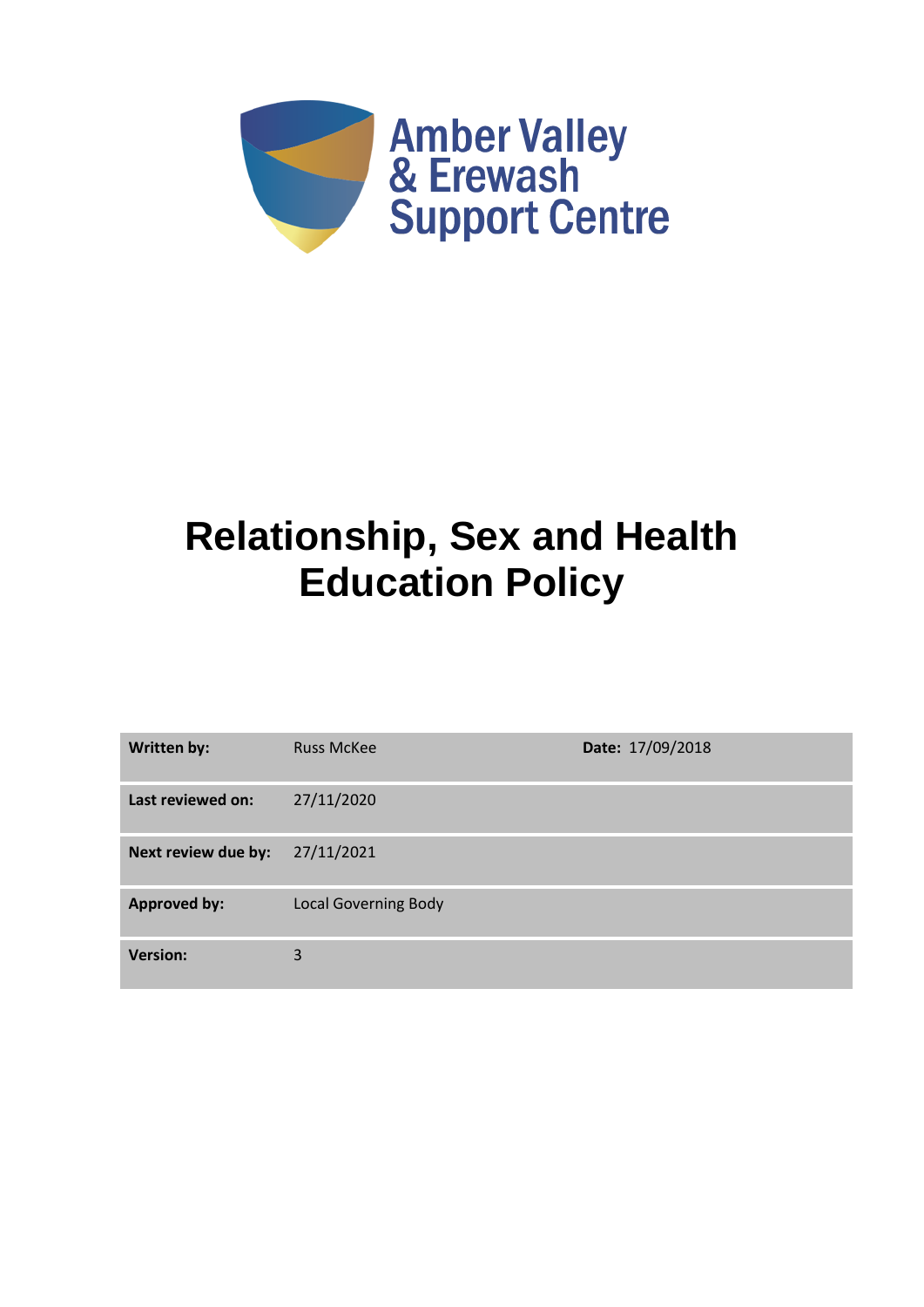## **Policy Statement**

## **Introduction**

This statement sets out the legal framework, the definitions and our policy expectations.

The Amber Valley and Erewash Support Centre's ethos is that our pupils will be positive about themselves & their future. It is crucial that all pupils receive an effective personal development program that is rounded. Every child should have access to effective relationship, sex and health education.

## **Legal Framework**

Academies' Funding Agreements require regard to the [DfE's statutory guidance on sex and](https://www.gov.uk/government/publications/sex-and-relationship-education)  [relationship education](https://www.gov.uk/government/publications/sex-and-relationship-education) which states the following below.

Duty to promote wellbeing (Children Act 2004) <http://www.legislation.gov.uk/ukpga/2004/31/contents>

- *Ensure pupils learn about the nature of marriage and its importance for family life and bringing up children and protect pupils from unsuitable teaching and materials <http://www.legislation.gov.uk/ukpga/1996/56/section/403>*
- *Make the policy available to pupils and parents (Education Act 1996) <http://www.legislation.gov.uk/ukpga/1996/56/section/404>*
- *Right of parental withdrawal from all or part of RSE except those parts included in the national curriculum (Education Act 1996) <http://www.legislation.gov.uk/ukpga/1996/56/section/405>*

Parents do not have the right to withdraw their children from **relationships or health** education. Parents do have the right to withdraw their children from the [non-statutory/non-science] components of **sex education** within RSHE but only until **3 academic terms before the child turns 16**. After that point, if the pupil or school believes it to be in the interest of the pupil then they will continue to be educated in the sex education content without the wishes of the parent.

AVESC will issue a letter at the start of the term where RSHE will be taught to inform parents/carers about content, to introduce questions and areas that will be covered, this can be found in appendix A and B depending on key stage. Requests for withdrawal should be put in writing, including the reason for withdrawal addressed to the Assistant Headteacher / Site Lead using appendix C. Alternative work will be given to pupils who are withdrawn from sex education.

*'All schools should work closely with parents when planning and delivering these subjects. Schools should ensure that parents know what will be taught and when, and clearly communicate the fact that parents have the right to request that their child be withdrawn from some or all of sex education delivered as part of statutory RSE.*

*Parents should be given every opportunity to understand the purpose and content of Relationships Education and RSE. Good communication and opportunities for parents to understand and ask*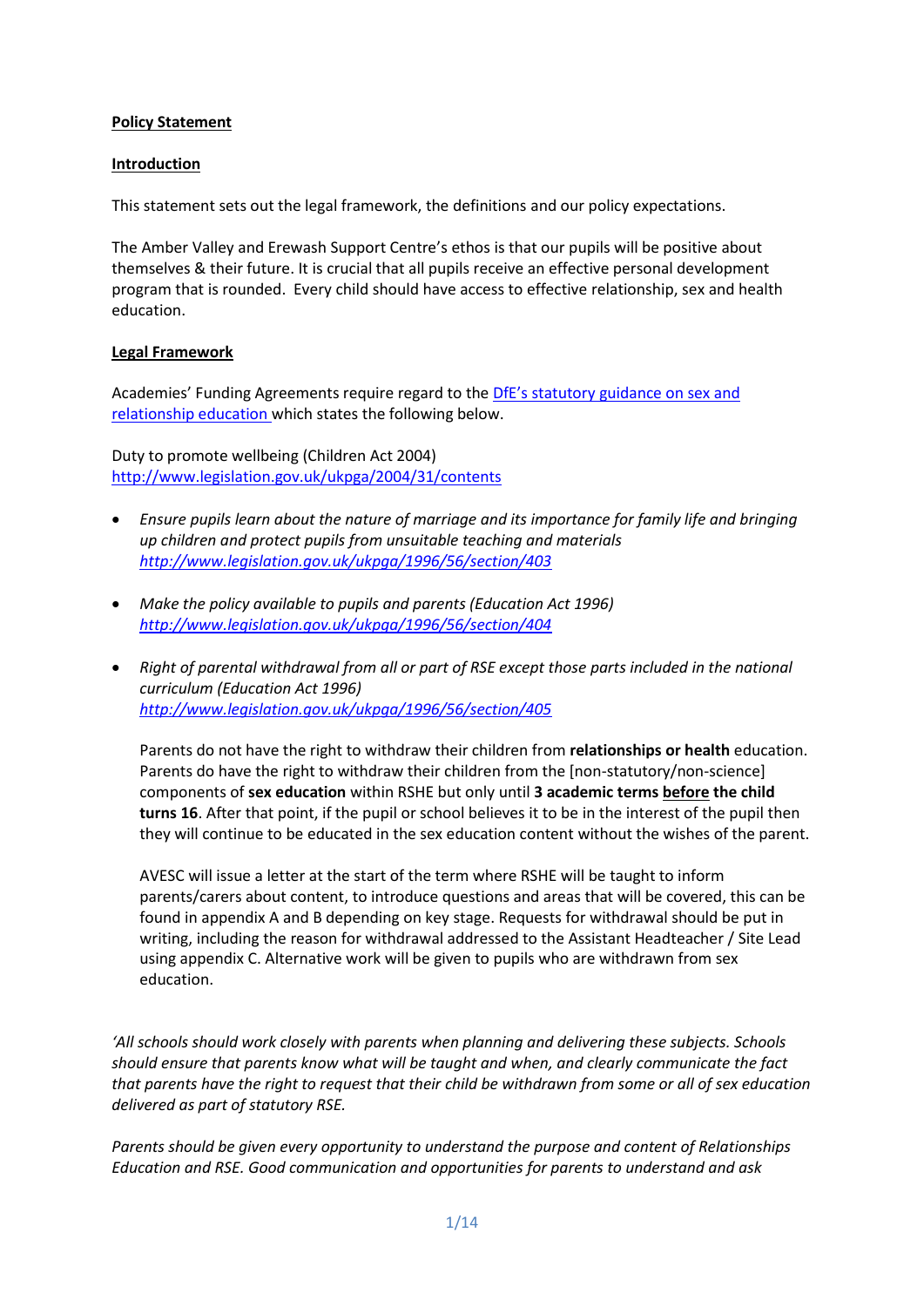*questions about the school's approach help increase confidence in the curriculum.' (DfE Statutory Guidance Introduction Requirements)* 

\*This policy should be read in conjunction with our policies on Safeguarding & Child Protection, Special Educational Needs & Disabilities (SEND) and Equality.

# **Definition**

Relationship, Sex and Health Education (RSHE) is not just learning about growing up, changes and reproduction*.* It is also about enabling children to make and maintain worth- while and satisfying relationships and develop a sense of identity, community, shared responsibility and personal agency. This involves helping children to gain knowledge, develop skills and form positive beliefs and attitudes. AVESC aims to teach RSHE in such a way that is consistent with scientific truths, fundamental British values and sound pedagogy.

AVESC aims to:

- ensure children's physical, moral and emotional development;
- allow for, and support, personal identity, safety and health;
- form and maintain stable, loving, non-abusive relationships with others;
- safeguard the welfare of ourselves and others:
- reduce the risk of grooming, sexual exploitation and abuse;
- developing a "moral compass" to help us make good choices in life;
- value and respect themselves and others
- cherish and celebrate diversity by valuing and respecting differences in people's age, ethnicity, nationality or national origin, language, religion or belief, culture, gender identity, sexuality, physical and mental (dis)ability, special educational needs, socio-economic background or (dis)advantage.

The objectives of RSHE are as follows:

- To provide the knowledge and information to which all pupils are entitled.
- To tackle ignorance and prejudice.
- To promote tolerance and mutual respect.
- To raise pupils' self-esteem and confidence, especially in their relationships with others.
- To help pupils understand their feelings and behaviour, so they can lead fulfilling
- and enjoyable lives.
- To help pupils to develop skills (language, decision-making, choice, assertiveness) and
- make the most of their abilities.
- To provide the confidence to be participating members of society and to value
- themselves and others.
- To help gain access to information and support.
- To develop skills for a healthier, safer lifestyle.
- To develop and use communication skills and assertiveness skills to cope with
- the influences of their peers and the media.
- To respect and care for their bodies.
- To be prepared for puberty and adulthood.

Research demonstrates that good, comprehensive RSHE does not make young people more likely to become sexually active at a younger age and, in fact, knowledge can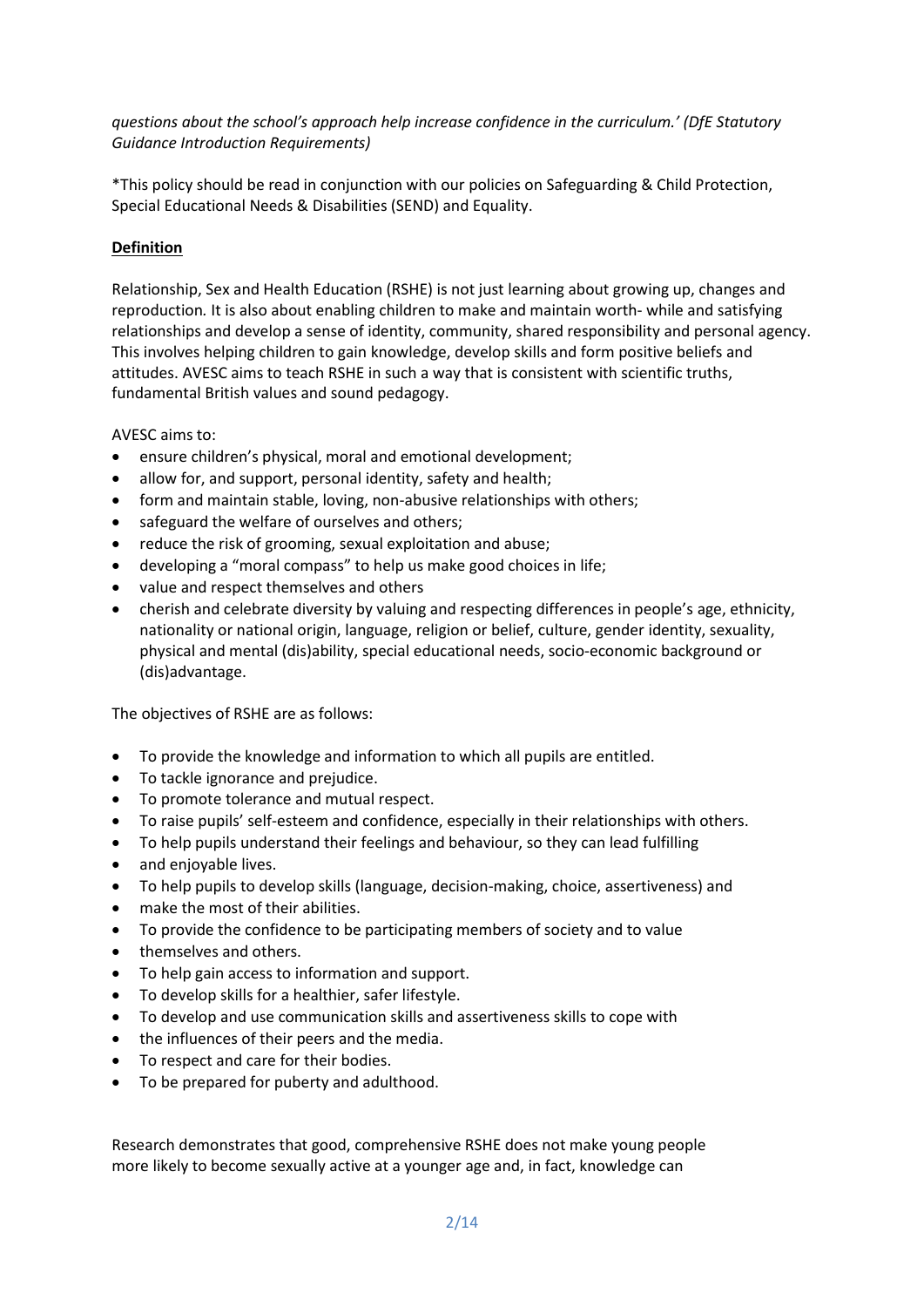help prevent this, as well as helping to identify child protection issues in young children.

All schools, regardless of phase, will teach RSHE through the Science curriculum from Key Stage 1 and we will ensure that both the content of the PSHE curriculum and the teaching of RSHE reflects the ethos and values of AVESC. Long Term Planning and these links can be found on the academy website. These curricula will ensure coverage of the following core elements:

## **1. Knowledge and Understanding.**

This includes emotional, social and physical aspects of growing up, puberty, reproduction and pregnancy, similarities and differences between males and females, parts of the human body including the male and female reproductive parts, gender stereotyping and discrimination, different families, different types of relationships, healthy and unhealthy relationships and where to get help if needed.

## **2. Personal and Social Skills.**

This includes talking and listening to others, managing emotions, making friends and managing friendships, forming and maintaining loving, caring and respectful relationships, developing selfrespect and empathy for others, respecting the differences between people, resilience to cope with change, making responsible and safe decisions, including on-line.

## **3. Attitudes and Values.**

This includes feeling positive about growing up, the importance of respect, care and love, the value of family life, the importance of stable and loving relationships, including marriage (both heterosexual and gay) and civil partnerships, respect for rights and responsibilities in relationships, acceptance of difference and diversity, promoting gender equality.

# **Statutory Requirements**

*Taken from the DfE Statutory Guidance Relationships, Sex and Health Education (RSHE) and Health Education Statutory guidance for governing bodies, proprietors, head teachers, principals, senior leadership teams, teachers (DfE, 2019):* 

By the End of KS2, pupils should know:

- that families are important for children growing up because they can give love, security and stability
- the characteristics of healthy family life, commitment to each other, including in times of difficulty, protection and care for children and other family members, the importance of spending time together and sharing each other's lives
- that others' families, either in school or in the wider world, sometimes look different from their family, but that they should respect those differences and know that other children's families are also characterised by love and care
- that stable, caring relationships, which may be of different types, are at the heart of happy families, and are important for children's security as they grow up
- that marriage represents a formal and legally recognised commitment of two people to each other which is intended to be lifelong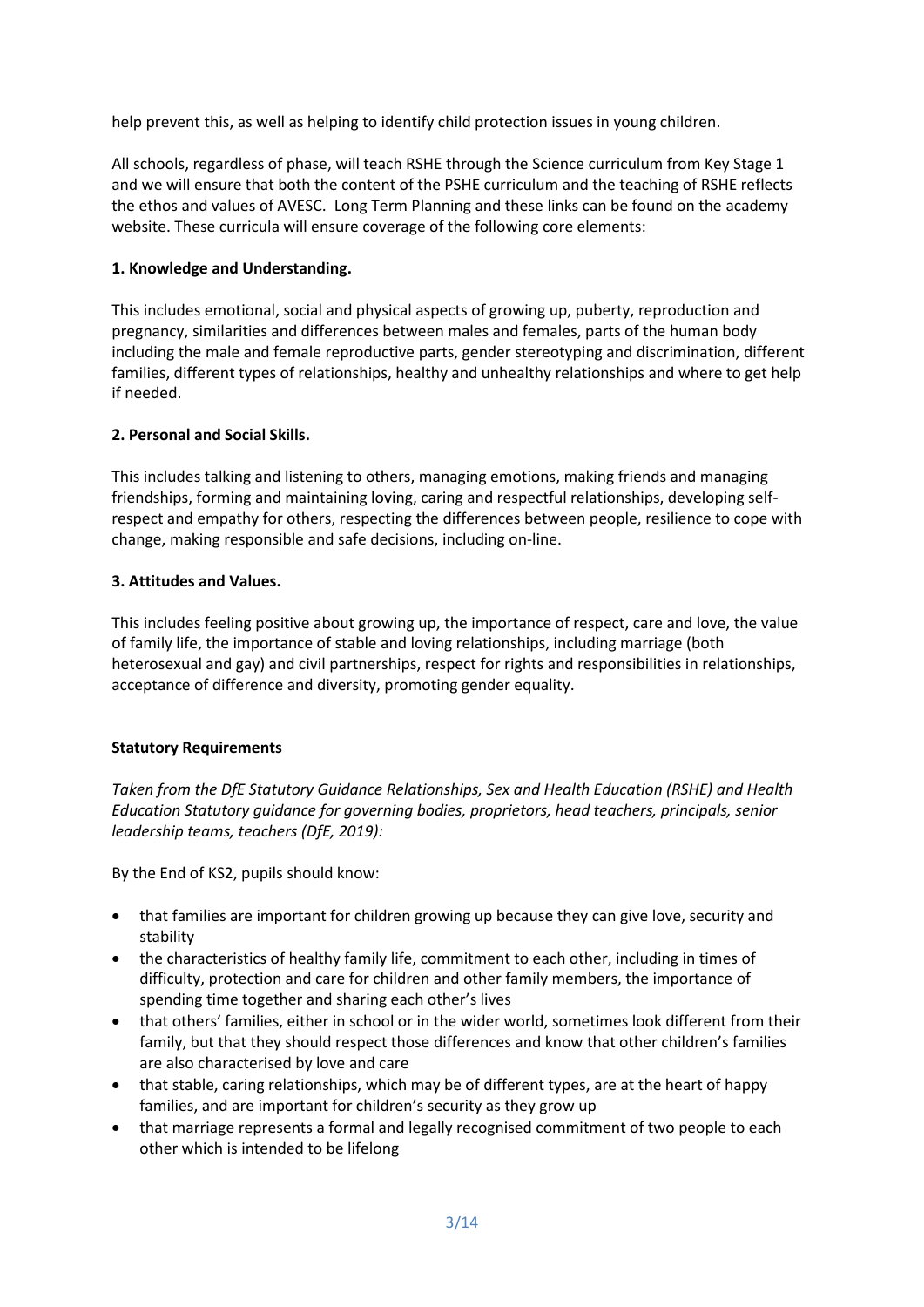- how to recognise if family relationships are making them feel unhappy or unsafe, and how to seek help or advice from others if needed
- how important friendships are in making us feel happy and secure, and how people choose and make friends
- the characteristics of friendships, including mutual respect, truthfulness, trustworthiness, loyalty, kindness, generosity, trust, sharing interests and experiences and support with problems and difficulties
- that healthy friendships are positive and welcoming towards others, and do not make others feel lonely or excluded
- that most friendships have ups and downs, and that these can often be worked through so that the friendship is repaired or even strengthened, and that resorting to violence is never right
- how to recognise who to trust and who not to trust, how to judge when a friendship is making them feel unhappy or uncomfortable, managing conflict, how to manage these situations and how to seek help or advice from others, if needed
- the importance of respecting others, even when they are very different from them (for example, physically, in character, personality or backgrounds), or make different choices or have different preferences or beliefs
- practical steps they can take in a range of different contexts to improve or support respectful relationships
- the conventions of courtesy and manners
- the importance of self-respect and how this links to their own happiness
- that in school and in wider society they can expect to be treated with respect by others, and that in turn they should show due respect to others, including those in positions of authority
- about different types of bullying (including cyberbullying), the impact of bullying, responsibilities of bystanders (primarily reporting bullying to an adult) and how to get help
- what a stereotype is, and how stereotypes can be unfair, negative or destructive
- the importance of permission-seeking and giving in relationships with friends, peers and adults
- that people sometimes behave differently online, including by pretending to be someone they are not
- that the same principles apply to online relationships as to face-to-face relationships, including the importance of respect for others online including when we are anonymous
- the rules and principles for keeping safe online, how to recognise risks, harmful content and contact, and how to report them
- how to critically consider their online friendships and sources of information including awareness of the risks associated with people they have never met
- how information and data is shared and used online
- what sorts of boundaries are appropriate in friendships with peers and others (including in a digital context)
- about the concept of privacy and the implications of it for both children and adults; including that it is not always right to keep secrets if they relate to being safe
- that each person's body belongs to them, and the differences between appropriate and inappropriate or unsafe physical, and other, contact
- how to respond safely and appropriately to adults they may encounter (in all contexts, including online) whom they do not know
- how to recognise and report feelings of being unsafe or feeling bad about any adult
- how to ask for advice or help for themselves or others, and to keep trying until they are heard,
- how to report concerns or abuse, and the vocabulary and confidence needed to do so
- where to get advice, for example family, school or other sources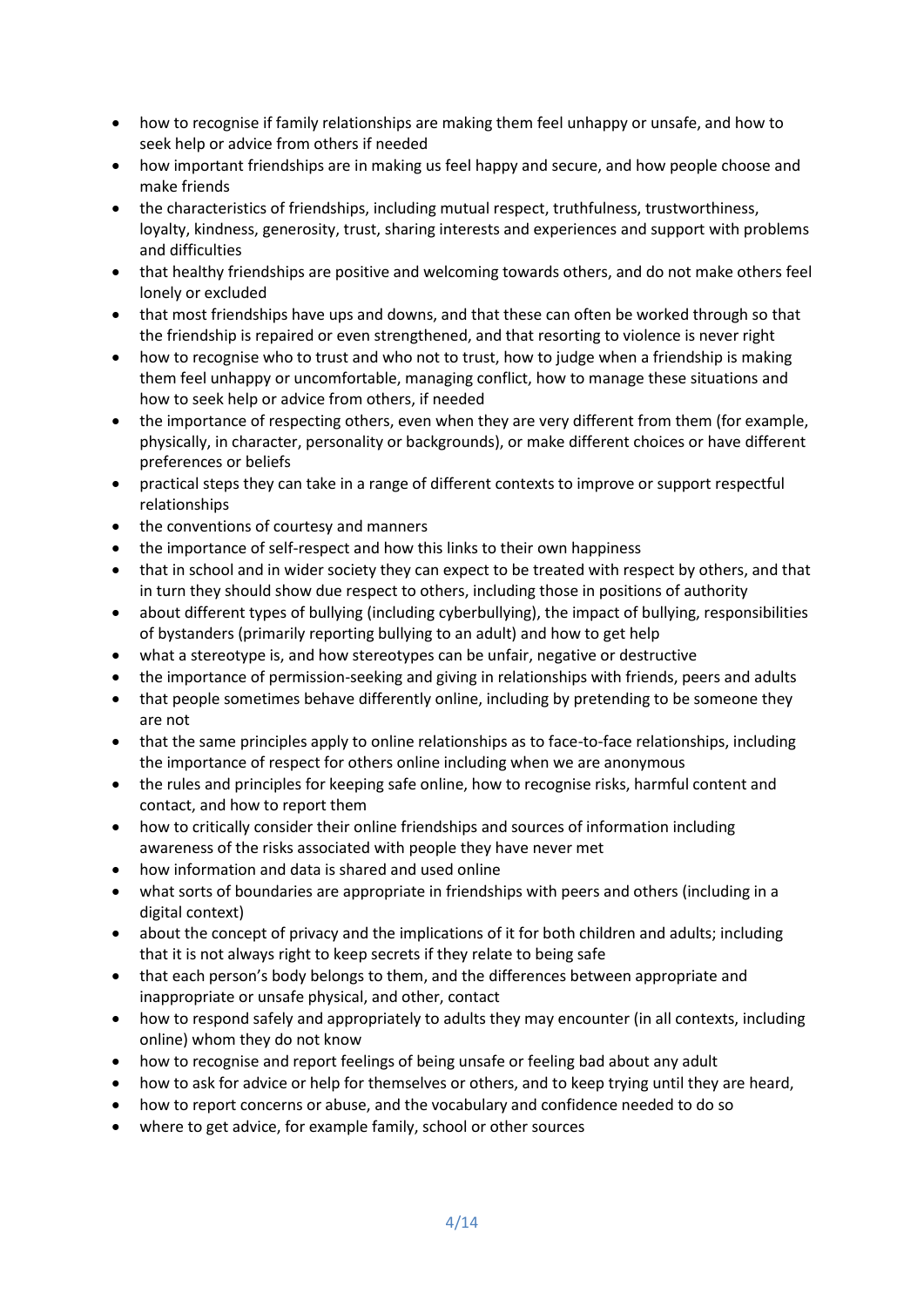Sex education is not compulsory in primary schools and the content set out in this guidance therefore focuses on Relationships Education.

It is important that the transition phase before moving to secondary school supports pupils' ongoing emotional and physical development effectively. The department continues to recommend therefore that all primary schools should have a sex education programme tailored to the age and the physical and emotional maturity of the pupils. It should ensure that both boys and girls are prepared for the changes that adolescence brings and – drawing on knowledge of the human life cycle set out in the national curriculum for science - how a baby is conceived and born.

By the End of KS4, pupils should know:

- that there are different types of committed, stable relationships.
- how these relationships might contribute to human happiness and their importance for bringing up children.
- what marriage is, including their legal status for example, that marriage carries legal rights and protections not available to couples who are cohabiting or who have married, for example, in an unregistered religious ceremony.
- why marriage is an important relationship choice for many couples and why it must be freely entered into.
- the characteristics and legal status of other types of long-term relationships.
- the roles and responsibilities of parents with respect to raising of children, including the characteristics of successful parenting.
- how to determine whether other children, adults or sources of information are trustworthy, judge when a family, friend, intimate or other relationship is unsafe (and to recognise this in others' relationships), how to seek help or advice, including reporting concerns about others, if needed
- the characteristics of positive and healthy friendships, in all contexts including online, such as:
- trust, respect, honesty, kindness, generosity, boundaries, privacy, consent and the management of conflict
- reconciliation and ending relationships, this includes different (non-sexual) types of relationship
- practical steps they can take in a range of different contexts to improve or support respectful relationships
- how stereotypes, in particular stereotypes based on sex, gender, race, religion, sexual orientation or disability, can cause damage (for example, how they might normalise non-consensual behaviour or encourage prejudice)
- that in school and in wider society they can expect to be treated with respect by others, and that in turn they should show due respect to others, including people in positions of authority and due tolerance of other people's beliefs
- about different types of bullying (including cyberbullying), the impact of bullying, responsibilities of bystanders to report bullying and how and where to get help
- that some types of behaviour within relationships are criminal, including violent behaviour and coercive control
- what constitutes sexual harassment and sexual violence and why these are always unacceptable
- the legal rights and responsibilities regarding equality (particularly with reference to the protected characteristics as defined in the Equality Act 2010) and that everyone is unique and equal
- their rights, responsibilities and opportunities online, including that the same expectations of behaviour apply in all contexts, including online
- about online risks, including that any material someone provides to another has the potential to be shared online and the difficulty of removing potentially compromising material placed online
- not to provide material to others that they would not want shared further and not to share personal material which is sent to them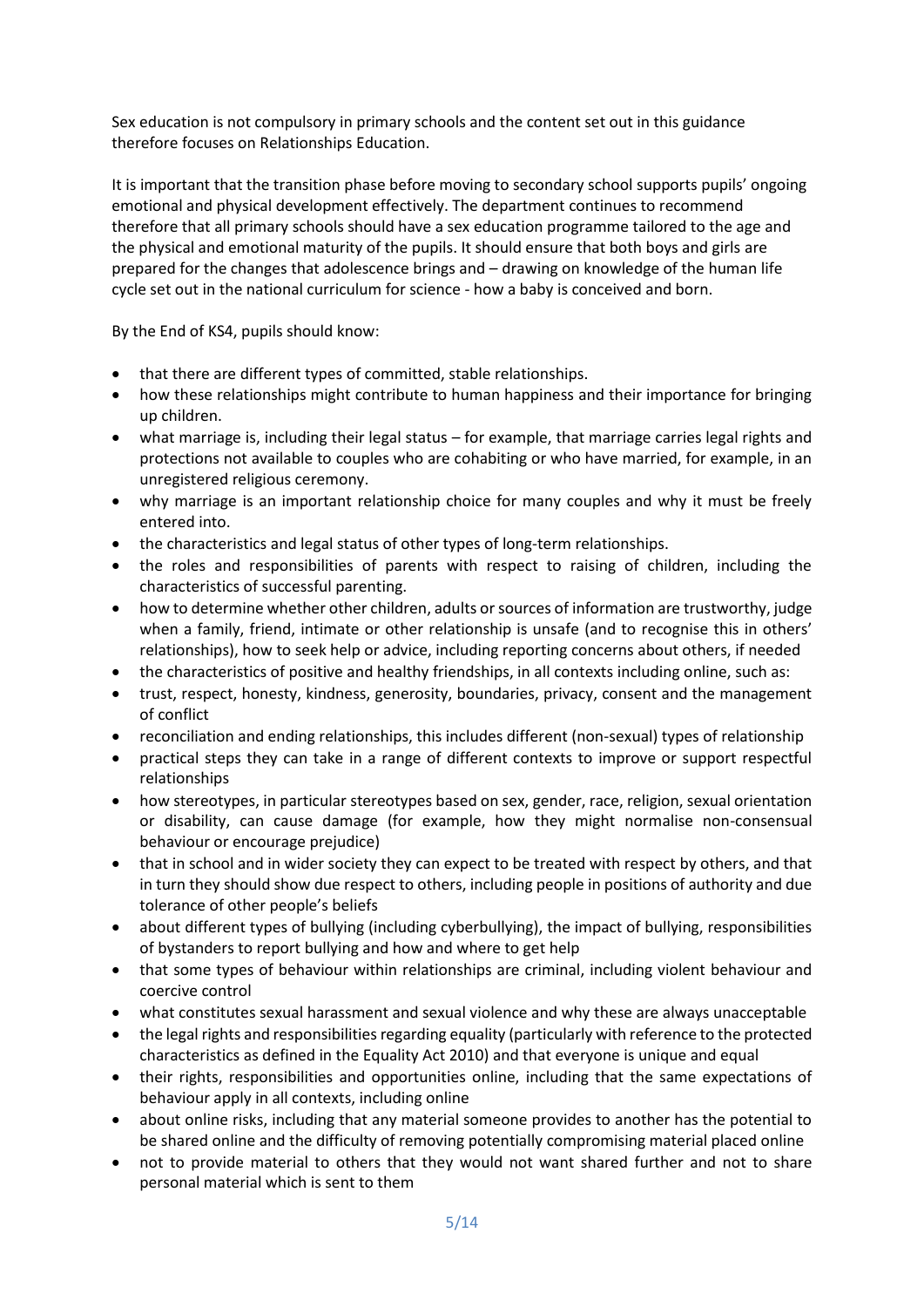- what to do and where to get support to report material or manage issues online
- the impact of viewing harmful content
- that specifically sexually explicit material, for example pornography, presents a distorted picture of sexual behaviours, can damage the way people see themselves in relation to others and negatively affect how they behave towards sexual partners
- that sharing and viewing indecent images of children (including those created by children) is a criminal offence which carries severe penalties including jail
- how information and data is generated, collected, shared and used online
- the concepts of, and laws relating to, sexual consent, sexual exploitation, abuse, grooming, coercion, harassment, rape, domestic abuse, forced marriage, honour-based violence and FGM, and how these can affect current and future relationships
- how people can actively communicate and recognise consent from others, including sexual consent, and how and when consent can be withdrawn, in all contexts, including online
- the concepts of, and laws relating to, sexual consent, sexual exploitation, abuse, grooming, coercion, harassment, rape, domestic abuse, forced marriage, honour-based violence and FGM, and how these can affect current and future relationships
- how people can actively communicate and recognise consent from others, including sexual consent, and how and when consent can be withdrawn, in all contexts, including online
- Intimate and sexual relationships, including sexual health
- how to recognise the characteristics and positive aspects of healthy one-to-one intimate relationships, which include mutual respect, consent, loyalty, trust, shared interests and outlook, sex and friendship
- that all aspects of health can be affected by choices they make in sex and relationships, positively or negatively, for example physical, emotional, mental, sexual and reproductive health and wellbeing
- the facts about reproductive health, including fertility and the potential impact of lifestyle on fertility for men and women and menopause
- that there are a range of strategies for identifying and managing sexual pressure, including understanding peer pressure, resisting pressure and not pressurising others
- that they have a choice to delay sex or to enjoy intimacy without sex
- the facts about the full range of contraceptive choices, efficacy and options available
- the facts around pregnancy including miscarriage
- that there are choices in relation to pregnancy (with medically and legally accurate, impartial information on all options, including keeping the baby, adoption, abortion and where to get further help)
- how the different sexually transmitted infections (STIs), including HIV and AIDs, are transmitted, how risk can be reduced through safer sex (including through condom use) and the importance of and facts about testing
- about the prevalence of some STIs, the impact they can have on those who contract them and key facts about treatment
- how the use of alcohol and drugs can lead to risky sexual behaviour
- how to get further advice, including how and where to access confidential sexual and reproductive health advice and treatment

# **The Law**

Pupils will also be made aware that it is important to know what the law says about sex, relationships and young people, as well as broader safeguarding issues. This includes a range of important facts and the rules regarding sharing personal information, pictures, videos and other material using technology. This will help young people to know what is right and wrong in law, but it can also provide a good foundation of knowledge for deeper discussion about all types of relationships. There are also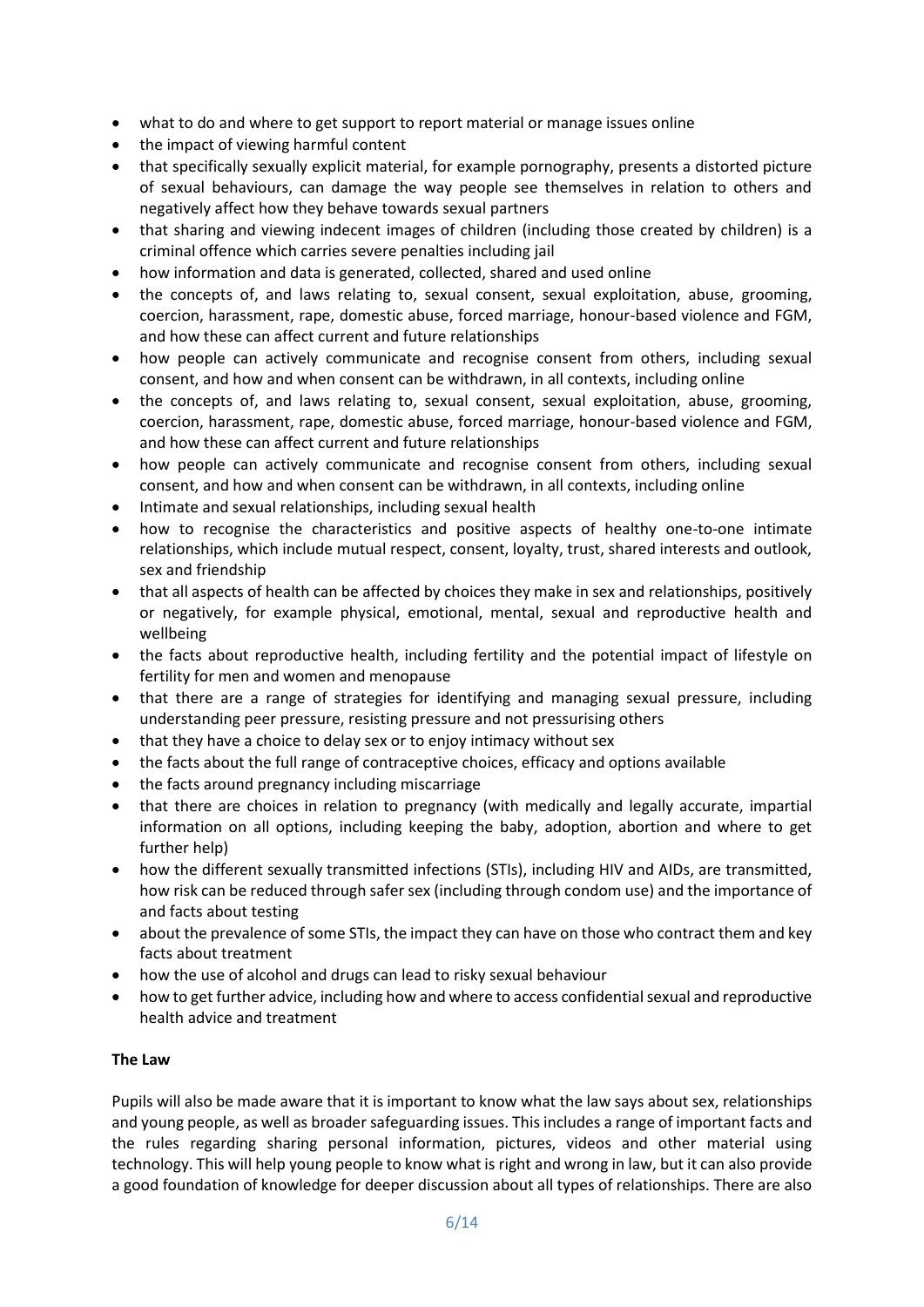many different legal provisions whose purpose is to protect young people and which ensure young people take responsibility for their actions.

Pupils should be made aware of the relevant legal provisions when relevant topics are being taught, including for example:

- marriage
- consent, including the age of consent
- violence against women and girls
- online behaviours including image and information sharing (including 'sexting', youth-produced sexual imagery, nudes, etc.)
- pornography
- abortion
- sexuality
- gender identity
- substance misuse
- violence and exploitation by gangs
- extremism and radicalisation
- criminal exploitation (for example, through gang involvement or 'county lines' drugs operations)
- hate crime
- female genital mutilation (FGM)

#### **Relationship, Sex and Health Education Policy**

Each academy must have a policy which sets the following out clearly:

• A definition of RSHE

*It is lifelong learning about physical, moral and emotional development. It is about the. understanding of the importance of marriage for family life, stable and loving relationships, respect, love and care.*

• How SRE and RSHE is provided and who is responsible for providing it.

*SRE and RSHE is delivered through Science, timetabled PSHE lessons, tutor time and assemblies. Within Science, pupils focus their learning on the mechanics of sex and the reproductive organs. Teaching and support staff are responsible for the planning and delivery.*

• How SRE and RSHE is monitored and evaluated.

*The provision for SRE and RSHE is monitored and evaluated through lesson observations, work scrutiny and learning walks within the calendared QA cycle. In addition, pupil voice is sort periodically throughout the year. Pupils are delivered the PSHE Programme of Study. The RSHE policy will be reviewed every year by a group of interested parties such as pupils, teachers, the nurse for AVESC and Governors. Any change in government policy will also be reviewed during these reviews.*

• How the academy ensures that RSHE offers support, confidentiality and child protection legislation as appropriate.

*The confidentiality and child protection legislation is met in line with the Child Protection and Safeguarding and policy and GDPR. The academy aims to support young people, but no individual member of staff will guarantee a pupil absolute confidentiality. It may be necessary if a child*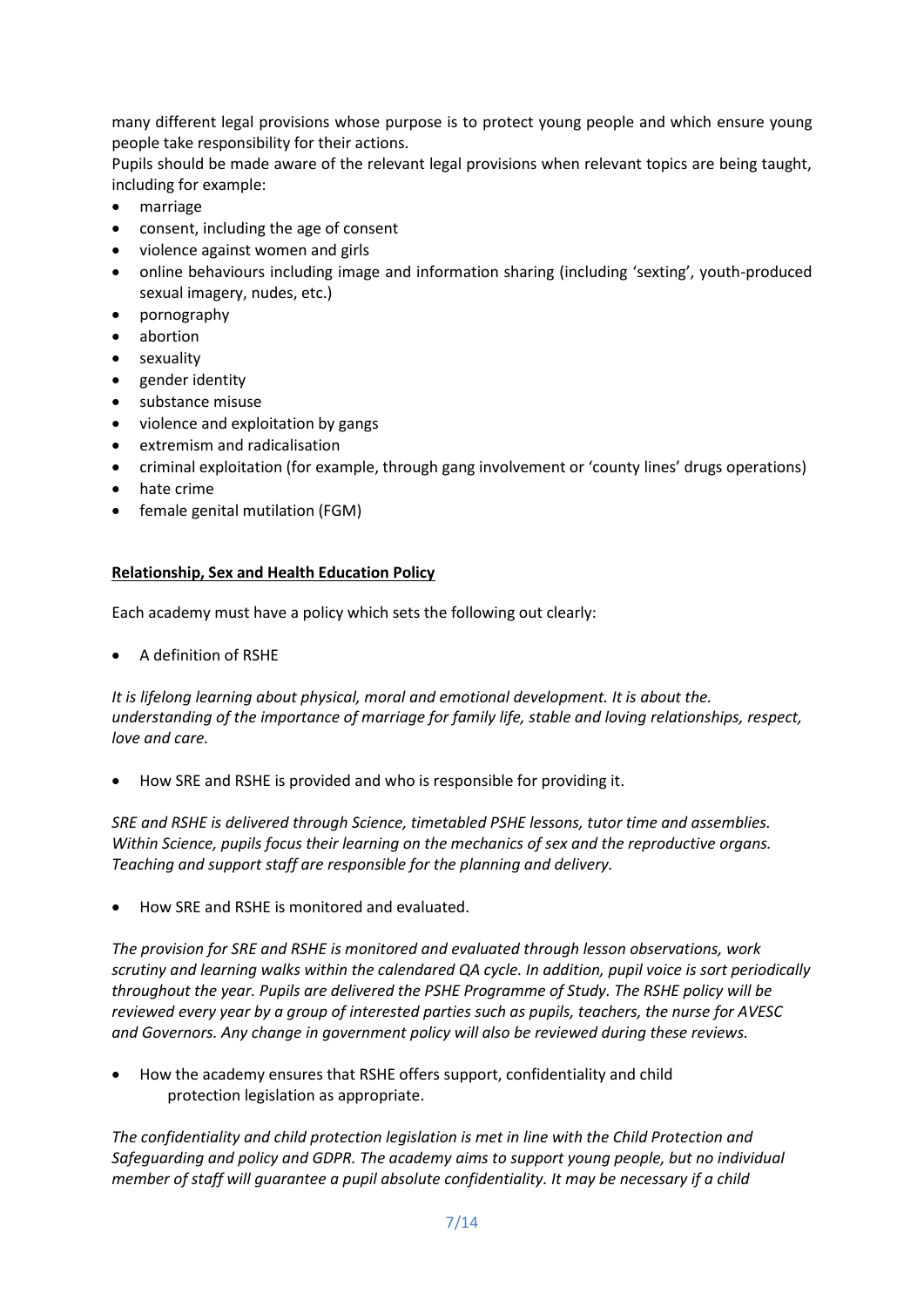*protection issue arises that certain 'confidences' must be passed on. The procedure for this is outlined in the child protection policy. If a pregnancy is disclosed to a teacher, then this will be passed on to the Designated Safeguarding Lead. If a child requires a higher level of confidentiality than they feel they can obtain from members of staff at AVESC, they will be advised of outside agencies that they can go to. However, if a pupil is at risk all agencies must pass this information on and in these circumstances total confidentiality cannot be maintained.*

- How the academy's teaching of RHSE underpins the policy on Equal Opportunities. *See Equality policy.*
- How the academy will respond to any complaints made in relation to the RHSE curriculum.

*Any concern must first be raised verbally to the Assistant Headteacher of that site. Where a resolution cannot be reached the concern can be raised with the Headteacher in line with the complaints policy.*

#### **Roles and responsibilities**

#### **The Governing Body**

The governing board will approve the RSHE policy and hold the Headteacher to account for its implementation.

#### **The Headteacher**

The Headteacher is responsible for ensuring that RSHE is taught consistently across the academy, and for managing requests to withdraw pupils from [non-statutory/non-science] components of RSE and RHSE.

# **The Curriculum Lead**

- To undertake monitoring of standards in RSHE and use this to inform the subject development plan.
- Provide leadership and management of their subject to secure high-quality teaching and learning.
- Play a key role in motivating, supporting and modelling good practice for all staff.
- Take a lead in policy development and review.
- To liaise with outside agencies and attend subject specific courses.
- To report to the Headteacher and Governing Body on RSHE-related issues.
- To plan and organise the allocation and purchase of resources in accordance with available budget.

#### **Staff**

Staff are responsible for:

- Delivering RSE and RSHE in a sensitive way
- Modelling positive attitudes to RSE and RSHE
- Monitoring progress
- Responding to the needs of individual pupils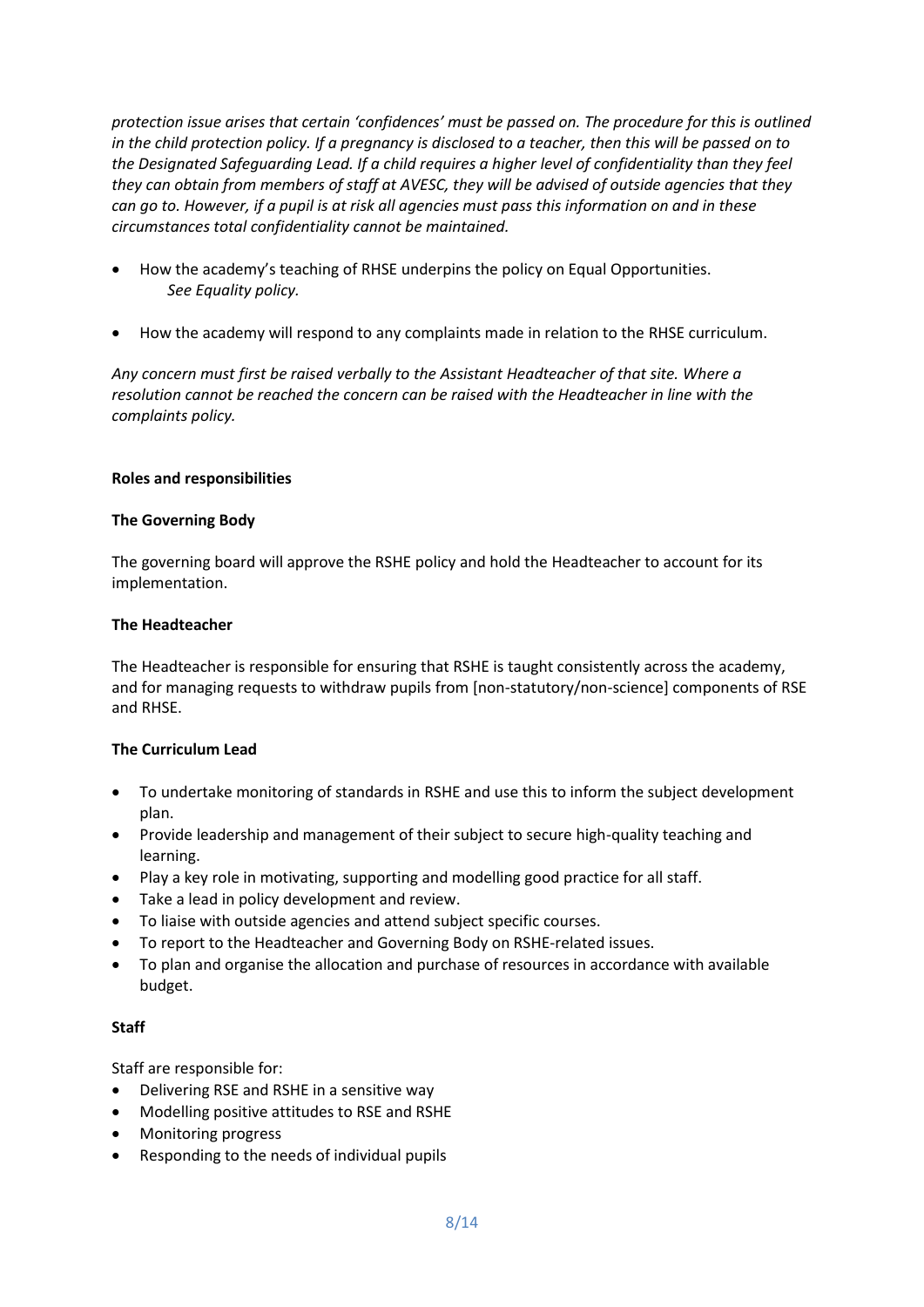• Responding appropriately to pupils whose parents wish them to be withdrawn from the [nonstatutory/non-science] components of RSE

## **Pupils**

Pupils are expected to:

- engage fully in RSE and RSHE
- When discussing issues, treat others with respect and sensitivity. However, as a school we recognise that some children may need aspects of the curriculum, or how it is delivered to be adjusted in order to meet the needs of individuals.
- Support for SEN children follows the school's Inclusion Policy.
- involve all children in a variety of differentiated ways addressing all learning styles.
- Staff will also ensure that the needs of any exceeding children, who require further challenge, in their class are met through the lesson planning for this subject.

#### **Each pupil can expect:**

- To have their views treated sensitively and with respect
- To access education related to forming healthy, positive relationships
- To access a curriculum which teaches them to keep themselves safe

#### **Relevant Guidance on Curriculum, Planning and Policy**

https://www.pshe-association.org.uk/curriculum-and-resources/resources/sex-and-relationshipeducation-sre-21st-century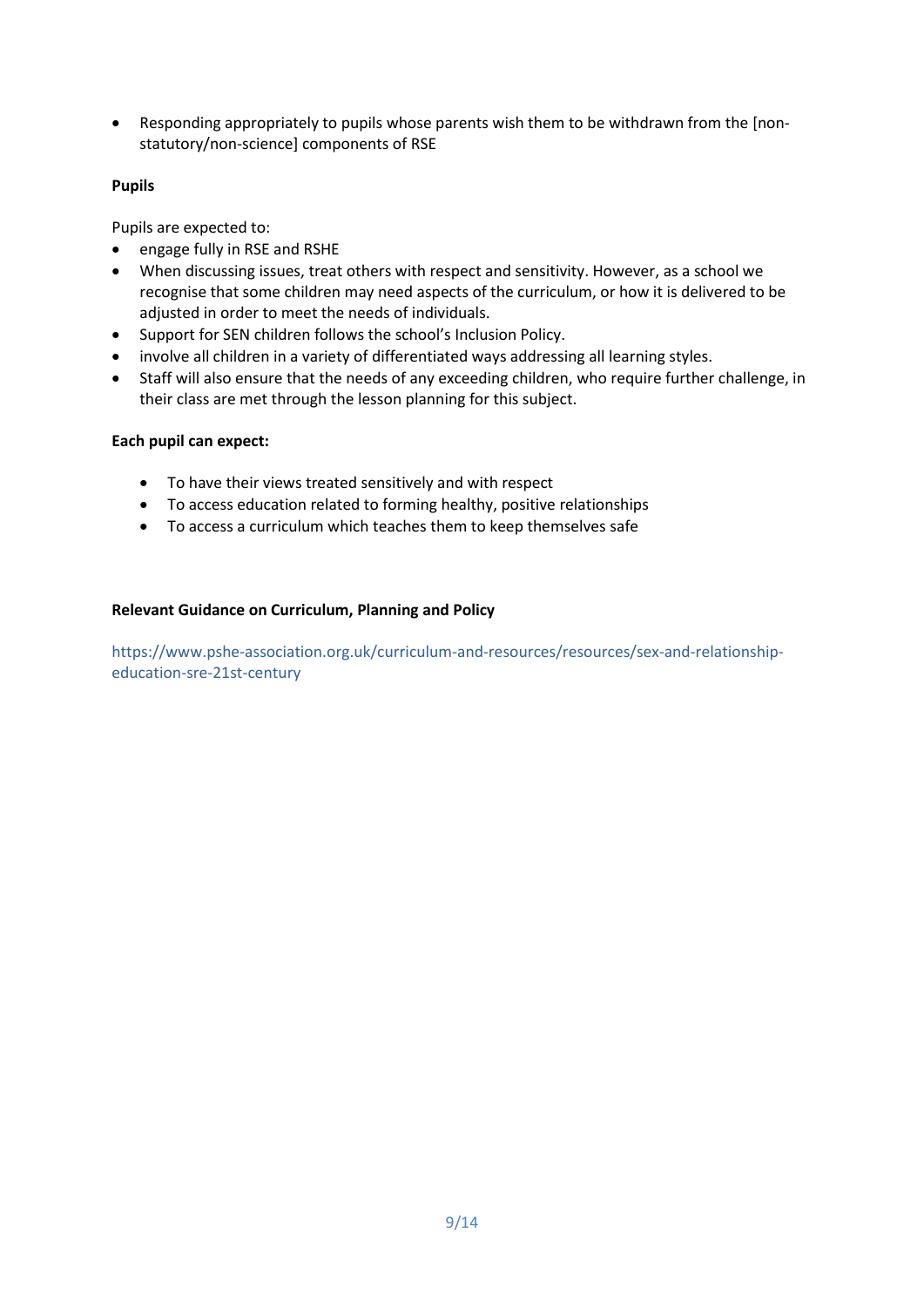#### APPENDIX A KS2 Letter

#### Dear Parent/Carer,

Relationship and Health Education (RHE),

We want all children to grow up healthy, happy, safe, and able to manage the challenges and opportunities of modern Britain. That is why, from September 2020, all primary age children will be taught Relationships and Health Education. The Department for Education has set compulsory content for schools to include. However, this will be taught with sensitivity and schools have the flexibility to deliver the content in a way that is age and developmentally appropriate.

These subjects are designed to equip your child with knowledge to make informed decisions about their wellbeing, health and relationships as well as preparing them for a successful adult life. The world for all young people looks very different from the way it did 20 years ago when this curriculum was last updated – these changes bring the content into the 21st century, so that it is relevant for your child.

During this term we will be looking at the following areas as part of our RSHE within the AVESC academy. These topics cover some elements of Science and some elements of Personal, Social and Health Education (PSHE).

Your child will be studying the topics through the following questions:

- What sort of relationships do I have and how have they changed?
- What other types of relationships are there?
- What does a family look like?
- How can I maintain and improve my relationships?
- Why are love and trust important?
- How can I keep safe when talking to friends online?
- What or who might influence my decisions?
- Who can I ask for help? Where else might I get help?
- What should adults think about before they have a baby?
- How are babies made?
- How do parents not have babies?
- How does a baby develop in the uterus?

Appropriate questions that arise from the children during each lesson will be answered honestly. We recognise that parents play an important part in their child's education in this area, and we would like to encourage you to explore these questions / topics with your child at home as well. The important lessons you teach your child about healthy relationships, looking after themselves and staying safe, are respected and valued under this new curriculum. Teaching at AVESC will complement and reinforce the lessons you teach your child as they grow up.

#### **Right to withdraw your child**

You cannot withdraw your child from Relationships Education because it is important that all children receive this content, covering topics such as friendships and how to stay safe.

Schools can choose to teach elements of **sex education** and the content has been included above. If you do not want your child to take part in some or all of the sex education lessons, then you can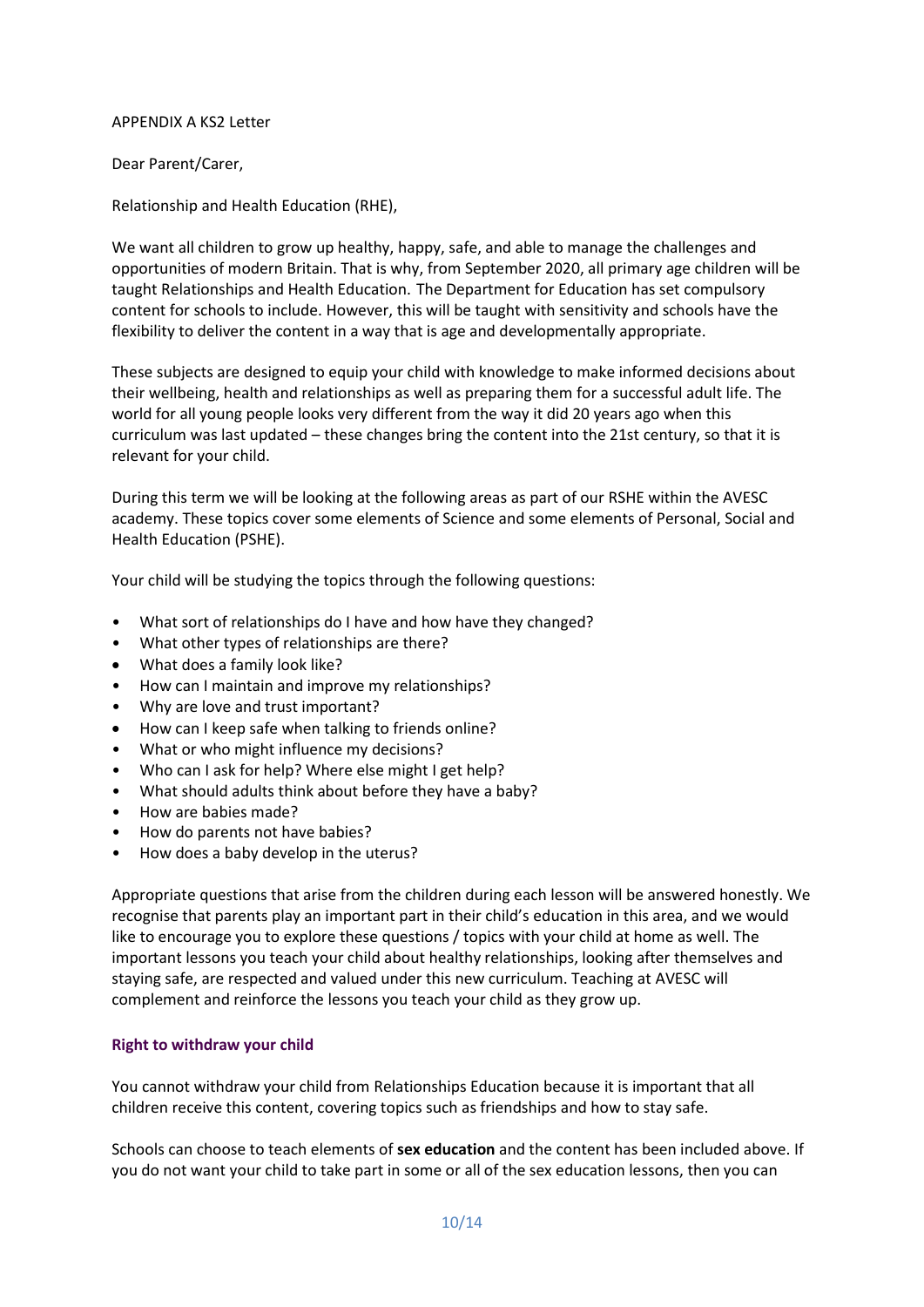request that your child is withdrawn from sex education lessons. Please request the parental withdrawal form from your child's site. At primary level the Headteacher must grant this request.

The science curriculum at AVESC also includes content on human development, including reproduction, which there is no right to withdraw from.

If you would like to discuss this, please contact the Assistant Headteacher at your child's site. If you have any questions about the curriculum and its coverage please contact the site leader.

Yours Sincerely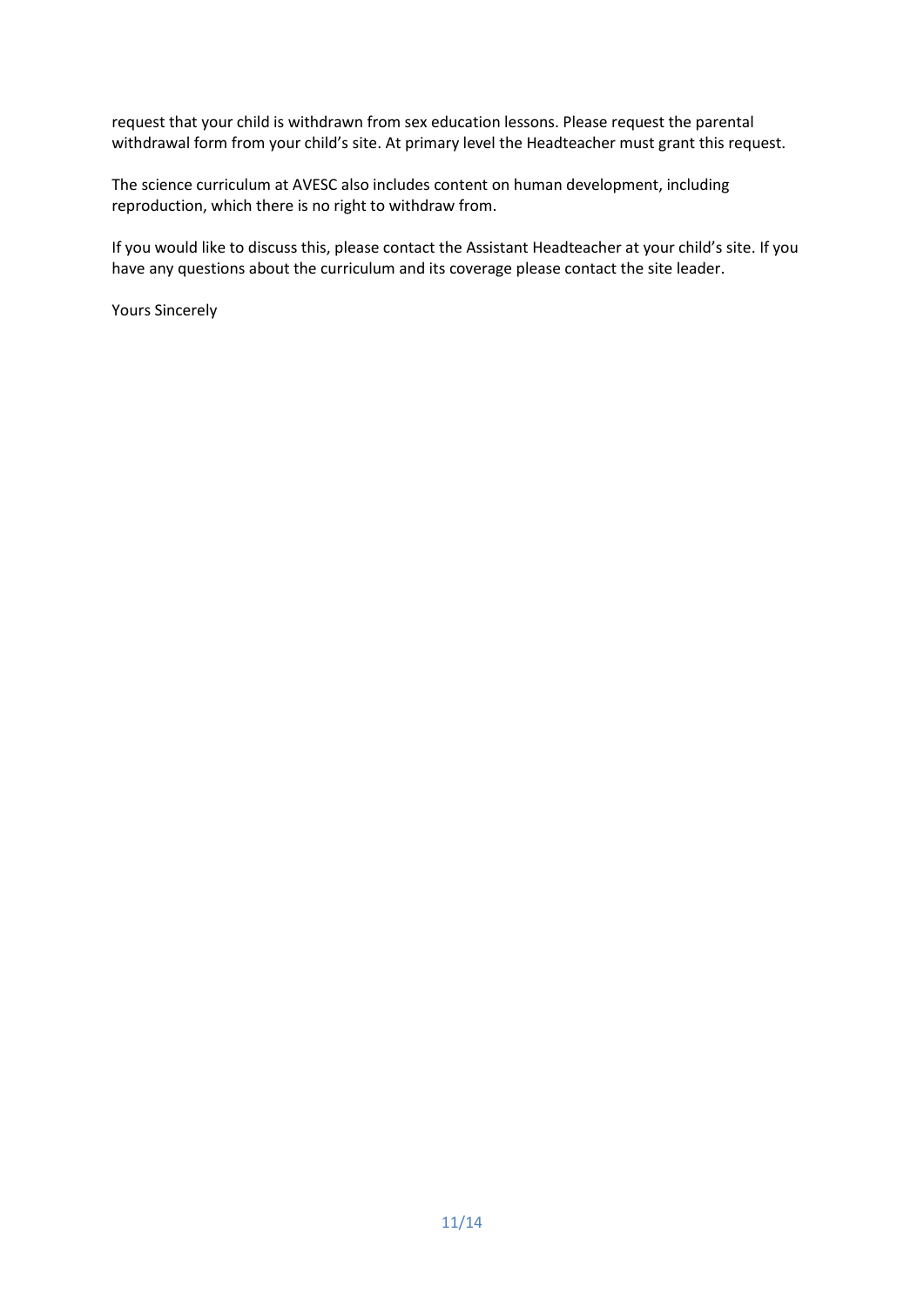## APPENDIX B KS3/4 Secondary Letter

Dear Parent/Carer,

Relationship, Sex and Health Education (RSHE),

We want all children to grow up healthy, happy, safe, and able to manage the challenges and opportunities of modern Britain. That is why, from September 2020, all secondary age children will be taught Relationships, Sex and Health Education according to the Department for Education. The content is compulsory.

These subjects are designed to equip your child with knowledge to make informed decisions about their wellbeing, health and relationships as well as preparing them for a successful adult life. The world for all young people looks very different from the way it did 20 years ago when this curriculum was last updated – these changes bring the content into the 21st century, so that it is relevant for your child.

During this year we will be looking at the following areas as part of our RSHE curriculum within the AVESC academy. These topics cover some elements of Science and some elements of Personal, Social and Health Education (PSHE).

Your child will be studying the following topics through the following questions:

- What sort of relationships do I have and how have they changed?
- What other types of relationships are there?
- What makes a good friend?
- What makes for a successful marriage?
- How can I maintain and improve my relationships?
- How can I manage better when a relationship breaks down?
- Are people online really true friends?
- Why are love and trust important?
- What or who might influence my decisions?
- Who can I ask for help? Where else might I get help?
- When is a relationship not appropriate?
- What is an intimate relationship?
- What should adults think about before they have a baby?
- How are babies made?
- How and why might adults not have babies?
- How does a baby develop in the uterus?
- What contraception is available to me and where from?
- How can I remain sexually healthy?
- What is pleasure?
- Do I know what consent is?

Appropriate questions that arise from the children during each lesson will be answered honestly. We recognise that parents play an important part in their child's education in this area, and we would like to encourage you to explore these questions / topics with your child at home as well. We will engage your child in the content that we believe is appropriate for them individually.

You **cannot** withdraw your child from the **Relationships** or **Health** elements because it is important that all children receive this content, covering topics such as friendships and how to stay safe.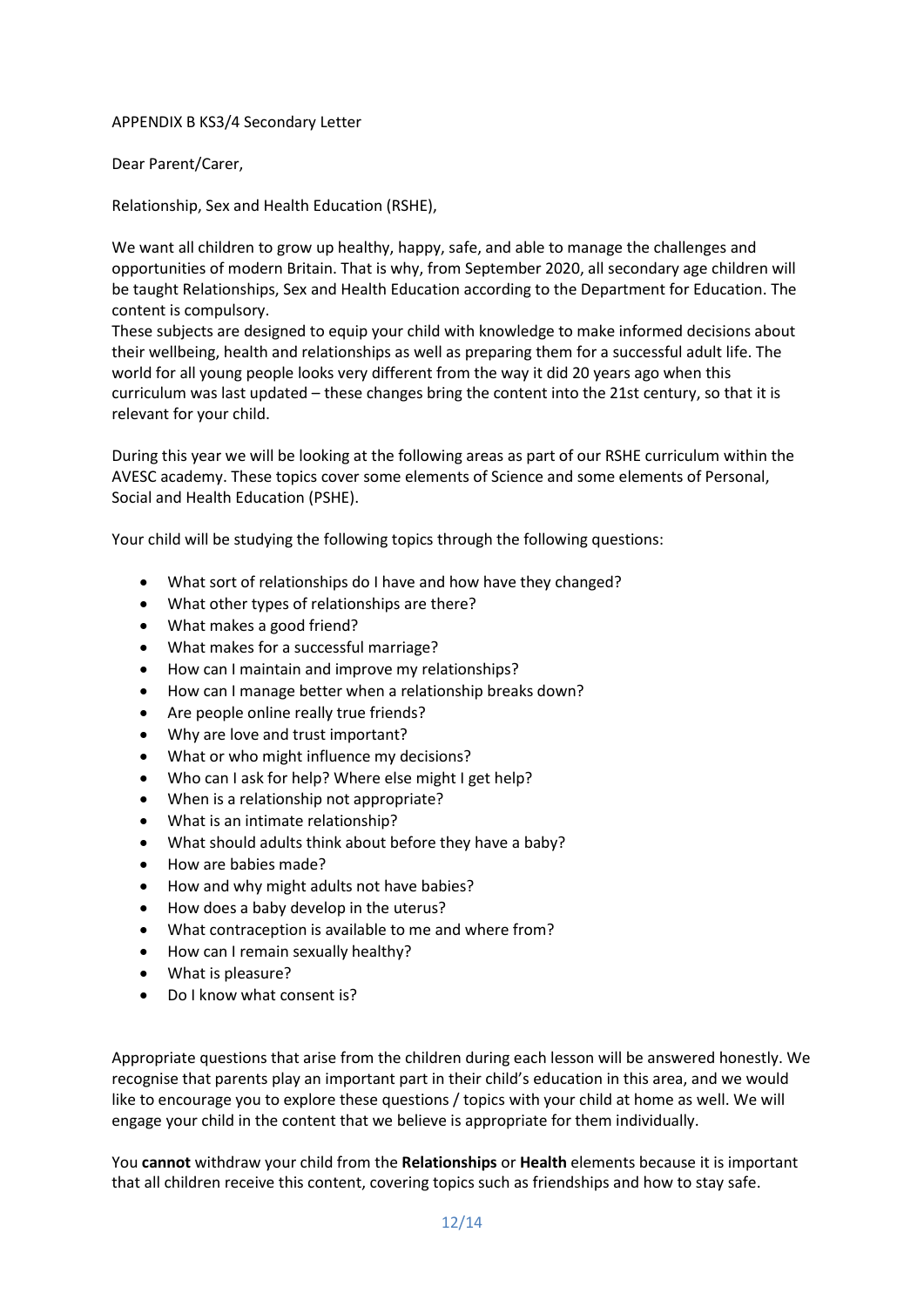If you do not want your child to take part in some or all of the **Sex Education lessons** delivered at AVESC, you can ask that they are withdrawn. The Headteacher will consider this request and discuss it with you, and will grant this in all but exceptional circumstances, **up until three school terms before your child turns 16.** At this age, your child can choose to receive Sex Education if they would like to, and the academy should arrange for your child to receive this teaching in one of those three terms (unless there are exceptional circumstances). If you would like to withdraw your child from sex education lessons then please request the parental withdrawal letter with sufficient time to organise alternative education for your child on site.

It is within your right to withdraw your child from the elements of sex education which is included in the PSHE programme of study. If you would like to discuss this, please contact the Assistant Headteacher at your child's site. If you have any questions about the curriculum and its coverage please contact the site leader or your APT keyworker.

Yours Sincerely